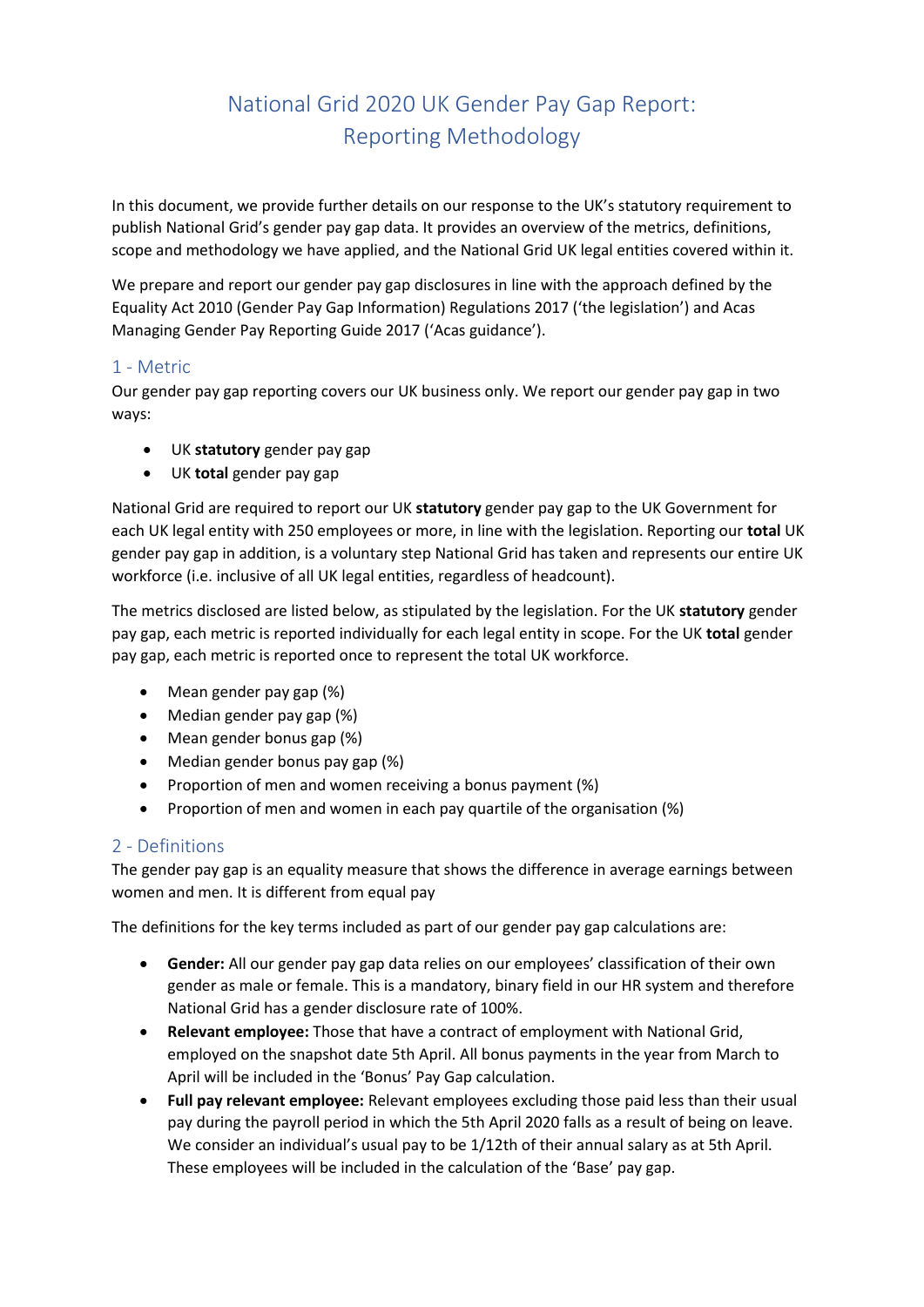- **Relevant pay period / bonus pay period**: The month of April is used to calculate hourly pay, which is then used to calculate the pay gap in accordance with the legislation. The relevant pay period for the purpose of calculating bonus pay is the 12-month period ending 5<sup>th</sup> April.
- **Relevant pay / bonus pay**: An employee's 'normal' monthly salary, including any regular allowances and supplements, paid out in pay period that includes April  $5<sup>th</sup>$  is considered as relevant or 'normal' pay. Bonus payments made to employees in the form of cash, vouchers or securities in addition to normal pay, for reasons including performance and incentives, in the twelve months prior to and including April  $5<sup>th</sup>$  of each year.

For more granular definitions of the above terms used in gender pay gap calculations, please refer to the legislation and Acas guidance.

## 3 - Scope

In terms of the time period in scope, our gender pay gap disclosures are prepared on an annual basis using the snapshot date 5<sup>th</sup> April each year for base / ordinary pay, and for the twelve months period including that pay period and the eleven pay periods prior to that date for bonus pay

The scope of National Grid UK legal entities included within each metric are stated in the table below.

| <b>National Grid UK Legal Entities</b>                  | In scope for UK Statutory<br>Reporting (i.e. have 250 or<br>more employees) | In scope for UK Total<br>reporting |
|---------------------------------------------------------|-----------------------------------------------------------------------------|------------------------------------|
| <b>National Grid Electricity System</b><br>Operator Ltd |                                                                             |                                    |
| <b>National Grid Electricity Transmission</b>           |                                                                             |                                    |
| National Grid Gas plc                                   |                                                                             |                                    |
| National Grid UK Ltd                                    |                                                                             |                                    |
| National Grid Comm. Holdings                            |                                                                             |                                    |
| <b>National Grid Grain LNG</b>                          |                                                                             |                                    |
| <b>National Grid Metering</b>                           |                                                                             |                                    |
| <b>National Grid PLC</b>                                |                                                                             |                                    |
| <b>National Grid Property Holdings</b>                  |                                                                             |                                    |
| <b>National Grid UK Pension Services</b>                |                                                                             |                                    |

The above entities are included in the relevant statutory and total gender pay gap calculations for all metrics as stated in section '1 – Metric'. There is only one exclusion to note, bonuses paid from the National Grid Metering entity are not included. National Grid Metering operates independently (they are not governed by Group) and as such National Grid have limited access and oversight of the bonus payments data at Group level. This exclusion will only affect the total UK gender pay gap metric, for mean and median bonus pay gap calculations (all our UK statutory disclosures and our UK total pay gap calculations are not affected).

## 4 - Calculation methodology

Gender pay gap metrics are calculated in accordance with the methodology set out in the legislation and Acas guidance. Our data is extracted from our source systems (Payroll and HR), before being reconciled and prepared for calculations to ensure that only the relevant employees, wage types and bonus types are included.

Our gender pay gap disclosures are subject to a range of internal reviews before being signed-off by our Chairman and Chief Executive Officer.